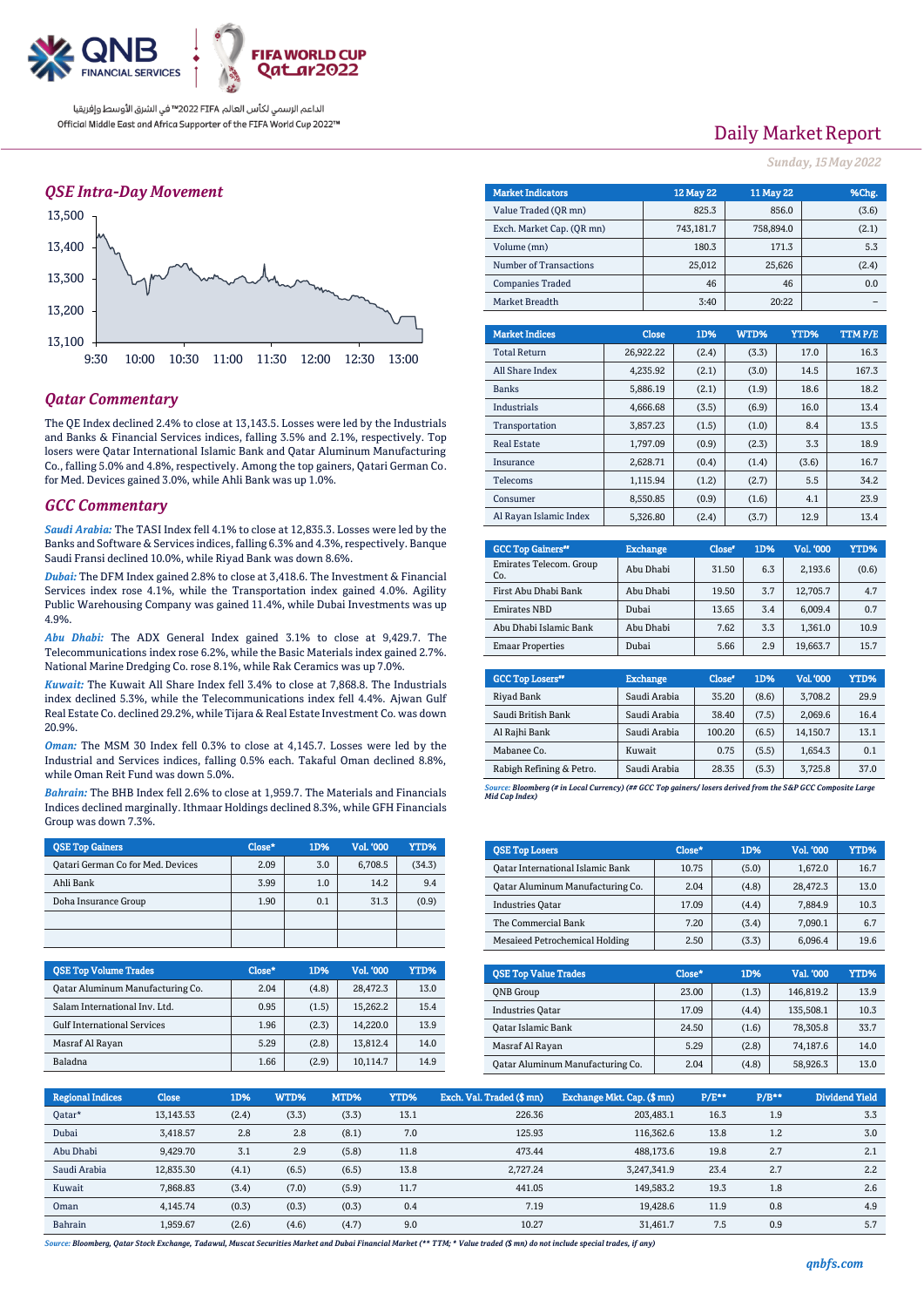

# Daily Market Report

#### *Sunday, 15May 2022*

#### *Qatar Market Commentary*

- The QE Index declined 2.4% to close at 13,143.5. The Industrials and Banks & Financial Services indices led the losses. The index fell on the back of selling pressure from GCC and Arab shareholders despite buying support from Qatari and Foreign shareholders.
- Qatar International Islamic Bank and Qatar Aluminum Manufacturing Co. were the top losers, falling 5.0% and 4.8%, respectively. Among the top gainers, Qatari German Co. for Med. Devices gained 3.0%, while Ahli Bank was up 1.0%.
- Volume of shares traded on Thursday rose by 5.3% to 180.3mn from 171.3mn on Wednesday. However, as compared to the 30-day moving average of 236.6mn, volume for the day was 23.8% lower. Qatar Aluminum Manufacturing Co. and Salam International Inv. Ltd. were the most active stocks, contributing 15.8% and 8.5% to the total volume, respectively.

| <b>Overall Activity</b>        | Buy %* | Sell %* | Net (OR)         |
|--------------------------------|--------|---------|------------------|
| Qatari Individuals             | 31.07% | 22.42%  | 713,38,909.4     |
| <b>Oatari Institutions</b>     | 19.83% | 28.40%  | (70, 767, 323.1) |
| Oatari                         | 50.90% | 50.83%  | 571,586.3        |
| <b>GCC</b> Individuals         | 0.73%  | 0.69%   | 335,896.6        |
| <b>GCC</b> Institutions        | 1.12%  | 4.86%   | (30,909,975.9)   |
| GCC                            | 1.84%  | 5.55%   | (30.574.079.3)   |
| Arab Individuals               | 8.20%  | 8.94%   | (6,099,370.1)    |
| <b>Arab Institutions</b>       | 0.01%  | 0.02%   | (88, 834.5)      |
| Arab                           | 8.20%  | 8.95%   | (6,188,204.6)    |
| Foreigners Individuals         | 2.85%  | 1.61%   | 10,217,064.1     |
| <b>Foreigners Institutions</b> | 36.22% | 33.07%  | 25,973,633.5     |
| <b>Foreigners</b>              | 39.06% | 34.68%  | 36,190,697.6     |

*Source: Qatar Stock Exchange (\*as a % of traded value)*

## *Earnings Releases and Global Economic Data*

#### Earnings Releases

| Company                                 | <b>Market</b> | <b>Currency</b> | <b>Revenue</b><br>(mn) 1Q2022 | % Change<br>YoY | <b>Operating Profit</b><br>$(mn)$ 102022 | % Change<br>YoY | <b>Net Profit</b><br>(mn) 1Q2022 | % Change YoY |
|-----------------------------------------|---------------|-----------------|-------------------------------|-----------------|------------------------------------------|-----------------|----------------------------------|--------------|
| Oman & Emirates Inv(Emir)50%            | Abu Dhabi     | AED             | 1.4                           | 204.8%          | N/A                                      | N/A             | 1.1                              | 1815.6%      |
| Al Wathba National Insurance            | Abu Dhabi     | <b>AED</b>      | 39.7                          | 0.6%            | N/A                                      | N/A             | 36.7                             | 0.9%         |
| <b>Response Plus Holdings</b>           | Abu Dhabi     | <b>AED</b>      | 87.6                          | 21388.7%        | N/A                                      | N/A             | 14.3                             | 1303.8%      |
| Foodco Holding                          | Abu Dhabi     | <b>AED</b>      | 24.0                          | $-40.4%$        | 13.5                                     | $-87.2%$        | 10.9                             | $-89.2%$     |
| Abu Dhabi Ship Building Co.             | Abu Dhabi     | <b>AED</b>      | 178.8                         | 214.2%          | N/A                                      | N/A             | 1.9                              | $-87.7%$     |
| Emirates Insurance Co.                  | Abu Dhabi     | <b>AED</b>      | 2.5                           | $-4.0%$         | N/A                                      | N/A             | 1.0                              | 518.8%       |
| Al Buhaira National Insurance Company   | Abu Dhabi     | <b>AED</b>      | 67.8                          | 21.7%           | N/A                                      | N/A             | 19.6                             | $-5.0%$      |
| Eshraq Investments                      | Abu Dhabi     | <b>AED</b>      | 11.5                          | 117.1%          | 17.5                                     | 34.8%           | 14.4                             | 39.9%        |
| Sharjah Insurance Company               | Abu Dhabi     | <b>AED</b>      | 4.4                           | $-46.3%$        | N/A                                      | N/A             | 25.9                             | 782.1%       |
| <b>ARAM Group Company</b>               | Abu Dhabi     | <b>AED</b>      | 2.5                           | $-4.0%$         | N/A                                      | N/A             | 0.6                              | $-54.7%$     |
| <b>Emaar Properties</b>                 | Dubai         | <b>AED</b>      | 6.635.4                       | 12.1%           | N/A                                      | N/A             | 2,239.1                          | 240.9%       |
| <b>Emaar Development</b>                | Dubai         | <b>AED</b>      | 3,568.1                       | $-7.3%$         | N/A                                      | N/A             | 1,050.4                          | 34.5%        |
| Dubai National Insurance & Reinsurance  | Dubai         | <b>AED</b>      | 90.3                          | 6.8%            | N/A                                      | N/A             | 19.5                             | $-21.4%$     |
| Al Firdous Holdings                     | Dubai         | <b>AED</b>      | N/A                           | N/A             | N/A                                      | N/A             | (1.5)                            | N/A          |
| Dubai Electricity and Water Authority   | Dubai         | <b>AED</b>      | 5,067.8                       | 15.1%           | 877.9                                    | 83.8%           | 1,816.9                          | 232.0%       |
| Orient Insurance                        | Dubai         | <b>AED</b>      | 1,757.0                       | 11.7%           | N/A                                      | N/A             | 195.6                            | 3.4%         |
| <b>Gulf General Investments Company</b> | Dubai         | <b>AED</b>      | 119.6                         | $-20.6%$        | N/A                                      | N/A             | (20.1)                           | N/A          |
| Dubai Refreshments Company              | Dubai         | <b>AED</b>      | 178.3                         | 33.5%           | 29.9                                     | 85.0%           | 33.8                             | 85.2%        |
| Alliance Insurance                      | Dubai         | <b>AED</b>      | 90.1                          | $-3.9%$         | N/A                                      | N/A             | 8.5                              | $-18.6%$     |
| National Cement Company                 | Dubai         | <b>AED</b>      | 39.0                          | $-14.3%$        | (12.9)                                   | N/A             | 59.0                             | 33.3%        |
| Islamic Arab Insurance Company          | Dubai         | <b>AED</b>      | 305.0                         | $-28.7%$        | N/A                                      | N/A             | 9.9                              | $-55.3%$     |
| <b>Emirates Refreshments Company</b>    | Dubai         | <b>AED</b>      | 7.6                           | $-99.8%$        | (1.1)                                    | N/A             | (3.3)                            | N/A          |
| <b>Union Properties</b>                 | Dubai         | <b>AED</b>      | 105.7                         | 7.6%            | 4.5                                      | $-2.2%$         | (12.5)                           | N/A          |
| Dubai Insurance Co.                     | Dubai         | <b>AED</b>      | 420.8                         | 21.6%           | N/A                                      | N/A             | 28.6                             | 7.6%         |

*Source: Company data: DFM, ADX, MSM, TASI, BHB. (#Values in Thousands, \*Financial for 1Q2022)*

#### Global Economic Data

| Date  | <b>Market</b> | <b>Source</b>                     | <b>Indicator</b>                  | Period | <b>Actual</b> | <b>Consensus</b> | <b>Previous</b> |
|-------|---------------|-----------------------------------|-----------------------------------|--------|---------------|------------------|-----------------|
| 05/13 | <b>US</b>     | <b>Bureau of Labor Statistics</b> | <b>Import Price Index MoM</b>     | Apr    | 0.00%         | 0.60%            | 2.60%           |
| 05/12 | <b>UK</b>     | UK Office for National Statistics | Monthly GDP (MoM)                 | Mar    | $-0.10%$      | 0.00%            | $-0.10%$        |
| 05/12 | <b>UK</b>     | UK Office for National Statistics | GDP 0o0                           | 10 P   | 0.80%         | 1.00%            | 1.30%           |
| 05/12 | <b>UK</b>     | UK Office for National Statistics | <b>GDP YoY</b>                    | 1QP    | 8.70%         | 8.90%            | 6.60%           |
| 05/12 | <b>UK</b>     | UK Office for National Statistics | Private Consumption QoQ           | 1QP    | 0.60%         | 0.90%            | 0.50%           |
| 05/12 | <b>UK</b>     | UK Office for National Statistics | Government Spending QoQ           | 10 P   | $-1.70%$      | 0.50%            | 1.50%           |
| 05/12 | <b>UK</b>     | UK Office for National Statistics | Gross Fixed Capital Formation QoQ | 1QP    | 5.40%         | 1.50%            | 1.10%           |
| 05/12 | <b>UK</b>     | UK Office for National Statistics | Exports OoO                       | 1QP    | $-4.90%$      | 0.00%            | 6.90%           |
| 05/12 | <b>UK</b>     | UK Office for National Statistics | Imports OoO                       | 1QP    | 9.30%         | 7.20%            | 0.30%           |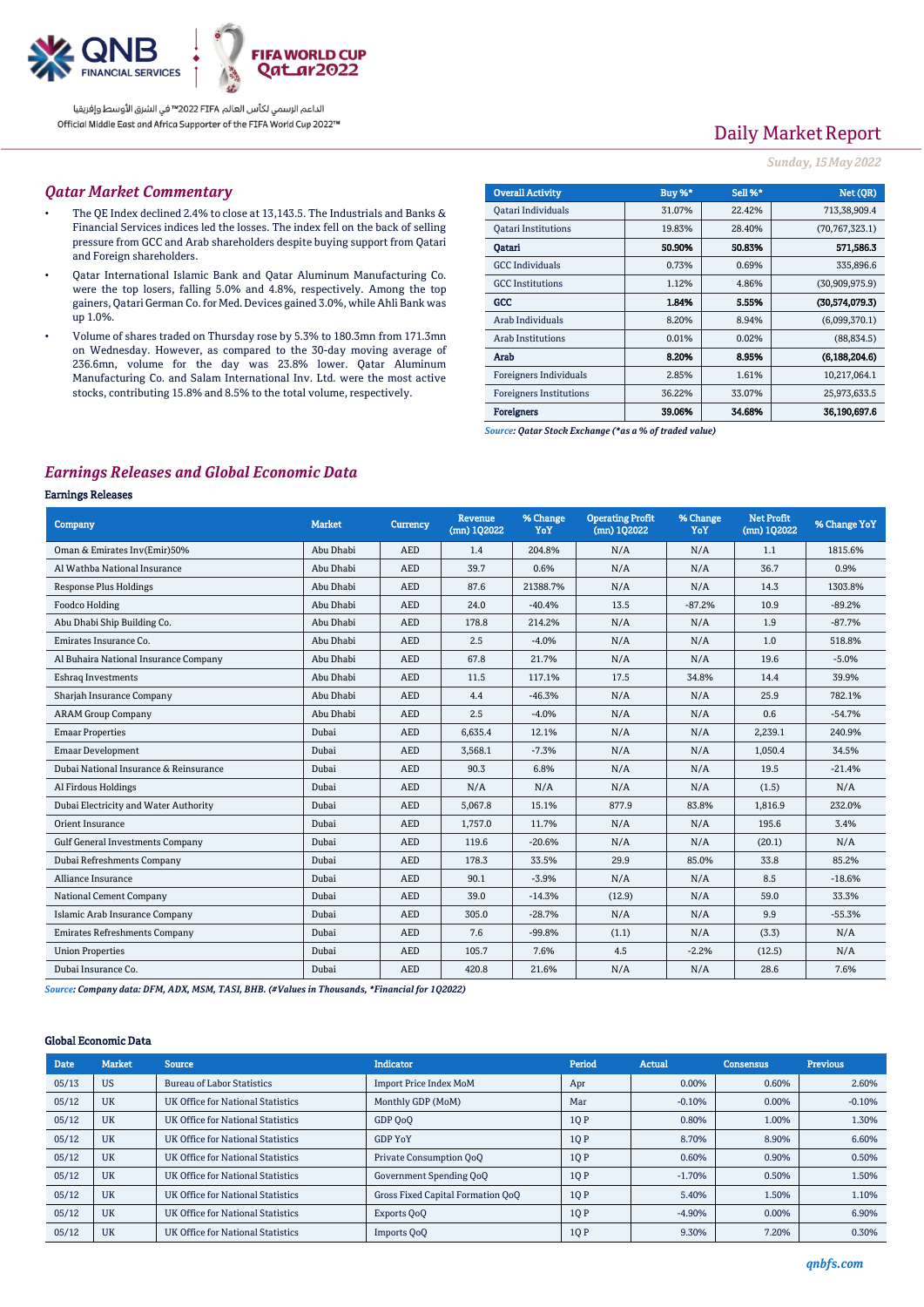

# Daily Market Report

*Sunday, 15May 2022*

| 05/12 | <b>UK</b> | UK Office for National Statistics       | <b>Industrial Production MoM</b>    | Mar   | $-0.20%$ | 0.00%    | $-0.60%$ |
|-------|-----------|-----------------------------------------|-------------------------------------|-------|----------|----------|----------|
| 05/12 | <b>UK</b> | UK Office for National Statistics       | <b>Industrial Production YoY</b>    | Mar   | 0.70%    | 0.60%    | 1.60%    |
| 05/12 | <b>UK</b> | UK Office for National Statistics       | Manufacturing Production MoM        | Mar   | $-0.20%$ | 0.00%    | $-0.40%$ |
| 05/12 | <b>UK</b> | UK Office for National Statistics       | Manufacturing Production YoY        | Mar   | L.90%    | 2.30%    | 3.60%    |
| 05/13 | France    | <b>INSEE National Statistics Office</b> | CPI MoM                             | Apr F | 0.40%    | 0.40%    | 0.40%    |
| 05/13 | France    | <b>INSEE National Statistics Office</b> | CPI YoY                             | Apr F | 4.80%    | 4.80%    | 4.80%    |
| 05/12 | Japan     | Ministry of Finance Japan               | <b>BoP Current Account Balance</b>  | Mar   | ¥2549.3b | ¥1737.5b | ¥1648.3b |
| 05/12 | Japan     | Ministry of Finance Japan               | <b>BoP Current Account Adjusted</b> | Mar   | ¥1555.9b | ¥628.2b  | ¥522.5b  |

*Source: Bloomberg (s.a. = seasonally adjusted; n.s.a. = non-seasonally adjusted; w.d.a. = working day adjusted)*

#### *Qatar*

- MSCI Semi-Annual Index Review Result QIBK, MARK and QNBK weights increased due to implementation of 100% FOL. MSCI announced on 12 May 2022, the results of the Semi-Annual Index Review. For the MSCI Qatar Indices the outcome of the review is as follows: Addition(s) of Qatari companies - None. Deletion(s) of Qatari companies – None. However, weights of QIBK (from 0.12% to 0.17%), MARK (from 0.11% to 0.13%) and QNBK (from 0.45% to 0.45%) have been increased due to the increases in their foreign inclusion factors and these three stocks should enjoy inflows of roughly \$350mn. Nine other Qatari stocks will face minor outflows given minor weight decreases. The changes to the MSCI Qatar index will become effective on Close of May 31, 2022. (QSE)
- QNB Group signs agreement with IGRD to sponsor Doha Winter Wonderland – QNB Group signed a sponsorship agreement with Investment Holding Group (IGRD) whereby QNB Group will be one of the main sponsors of Doha Winter Wonderland. Doha Winter Wonderland and other attractions in Al Maha Island are set to become a hotspot for Qatar tourism - attracting over 1.5mn visitors per year. The sponsorship agreement was signed by Mrs. Heba Ali Al-Tamimi, Group Communication General Manager of QNB, and Mr. Henrik Christiansen, Group Chief Executive Officer of IGRD, in presence of Mr. Abdulla Nasser Salem Al-Khalifa, Group Chief Executive Officer of QNB Group, and Mr. Moataz Al Khayyat, Vice Chairman of IGRD, accompanied by a group of executives from the two companies Last week, IGRD announced its latest projects, Al Maha Island, the entertainment and leisure destination that will transform Qatar tourism. The world-class project is led by the association of IGRD, IMG, in collaboration with Qatar Tourism Authority and Qatari Diar. Al Maha's key attraction, Doha Winter Wonderland, will be managed by IMG, a global leader in events and media. IMG is the producer and operator of the London's famous Hyde Park Winter Wonderland. Doha Winter Wonder Land is a 93,000 m2 theme park that will have something for everyone. The park will host 50 amusement rides including 10 thrill rides with a 395-roller coaster, 25 family rides with a giant 150 ft Ferris Wheel, and 15 children's rides. Commenting on the sponsorship, Mr. Abdulla Nasser Salem Al-Khalifa, Group Chief Executive Officer of QNB Group said: "We are delighted to be a part of the major tourism projects in Qatar, in support of the national strategy for tourism within Qatar Vision 2030. Doha Winter Wonderland is one of the most important tourist destinations that is operated by reputable international companies in the field of class-A entertainment, which contributes significantly to attracting tourists and improving the tourism and entertainment experience in Qatar. He added: "through sponsoring Doha Winter Wonderland, we aim to enhance the presence of QNB Group brand among tourists from the region and the world." Mr. Henrik Christiansen, Group Chief Executive Officer of IGRD, said: "Doha Winter wonderland is a unique attraction for both domestic and external tourism, expected to attract tourists from around the world, while being especially popular with citizens and residents of the GCC countries in the region. With our unparalleled capabilities and experience we aim to effectively contribute to the development of domestic and external tourism in Qatar, consolidating its position on the global tourism scene in line with Qatar National Vision 2030, especially with the continuous major sporting events in Qatar such as the FIFA World Cup 2022 and the Asian Games 2030." (QSE)
- FocusEconomics: Qatar's GDP expected to rise 4.3% in 2022 QATAR'S GDP growth should speed up this year due to improved private

consumption, ongoing gas sector investment, warming relations with Gulf neighbors and the boost to tourism coming from the FIFA World Cup scheduled for late 2022, FocusEconomics has said in a recent report. FocusEconomics panelists see a 4.3% rise in GDP in 2022, which is unchanged from last month's forecast, and 2.7% growth in 2023. After mild overall GDP growth in the fourth quarter of 2021 driven by the nonenergy sector, the report said, available indicators in Qatar suggest a further solid non-energy performance in the first quarter of 2022. The report said, "The private-sector PMI averaged well in expansionary territory in the quarter. March's reading was strong in particular, driven by accelerated expansions in output and new orders. Moreover, visitor arrivals soared in annual terms in January– February thanks to milder COVID-19 restrictions." The report, however, said that the energy sector seemed to perform less well as February saw a double-digit decline in oil and gas extraction output. "In geopolitics, the Ukraine war has boosted Qatar's position in global gas markets at the expense of Russia, boding well for the energy sector in the longer term. Moreover, in April, Qatar and Saudi Arabia formed a joint business council, with a view to boosting trade ties which were severely weakened by the Saudi-led embargo," it said. "Inflation rose to 4.4% in March from 4% in February. Price pressures are expected to be notably higher this year compared to last, on elevated global commodity prices and stronger domestic consumption. The possible implementation of a VAT is an upside risk, although the tax is increasingly likely to be delayed amid already-elevated inflation and booming oil revenues," the report said. A reinstatement of restrictions due to new COVID-19 variants remains a key risk, as are higher consumer prices stemming from the war in Ukraine. FocusEconomics panelists see inflation averaging 4% in 2022, which is up 0.3%age points from last month's forecast, and 2.5% in 2023. (Qatar Tribune)

- Petronet In Talks with Qatar for LNG Deal Renewal amid turbulent markets – India's Petronet LNG has begun talks with Qatar to renew a multiyear gas deal despite market "turbulence", making new long-term contracts difficult as sanctions on Russian fuel have squeezed an already tightly supplied market. India's top gas importer has till end-2023 to renew its long-term liquefied natural gas (LNG) deal with Qatar Gas to beyond 2028, its head of finance Vinod Kumar Mishra told an analyst call after the Petronet announced quarterly earnings. He said it was not a "perfect environment" to initiate new long-term deals as market was tight and European companies were aggressively scouting for contracts to cut dependence on Russia after Moscow's invasion of Ukraine. Qatar is already in talks with Germany for long-term gas supplies, helping Europe's biggest economy cut dependence on Russian energy sources. Petronet, however, hopes Qatar would lower gas prices for India, mirroring contracts signed with Bangladesh, Pakistan and China, where prices are linked to a slope of 10.2% of the Brent crude. In contrast, India's existing LNG deal with Qatar is based on a slope of about 12.67% of the Brent price. "We have already started negotiations but the environment is not like that people may agree to it because of lot of turbulence in the market," he said, adding his company would buy more volumes if Qatar offered favorable pricing terms. Due to high spot LNG prices LNG-AS some Indian customers have switched to alternative fuels, he said. India's gas demand is set to surge as Prime Minister Narendra Modi aims to raise the share of natural gas in the country's energy mix to 15% from 6.7%. (Bloomberg)
- Disclosure about GWC Q.P.S.C GWC would like to disclose the incorporation of Flag Logistics Services W.L.L at KSA, owned by GWC 100%, and Flag LLC under QFC Doha, which is indirectly owned by GWC.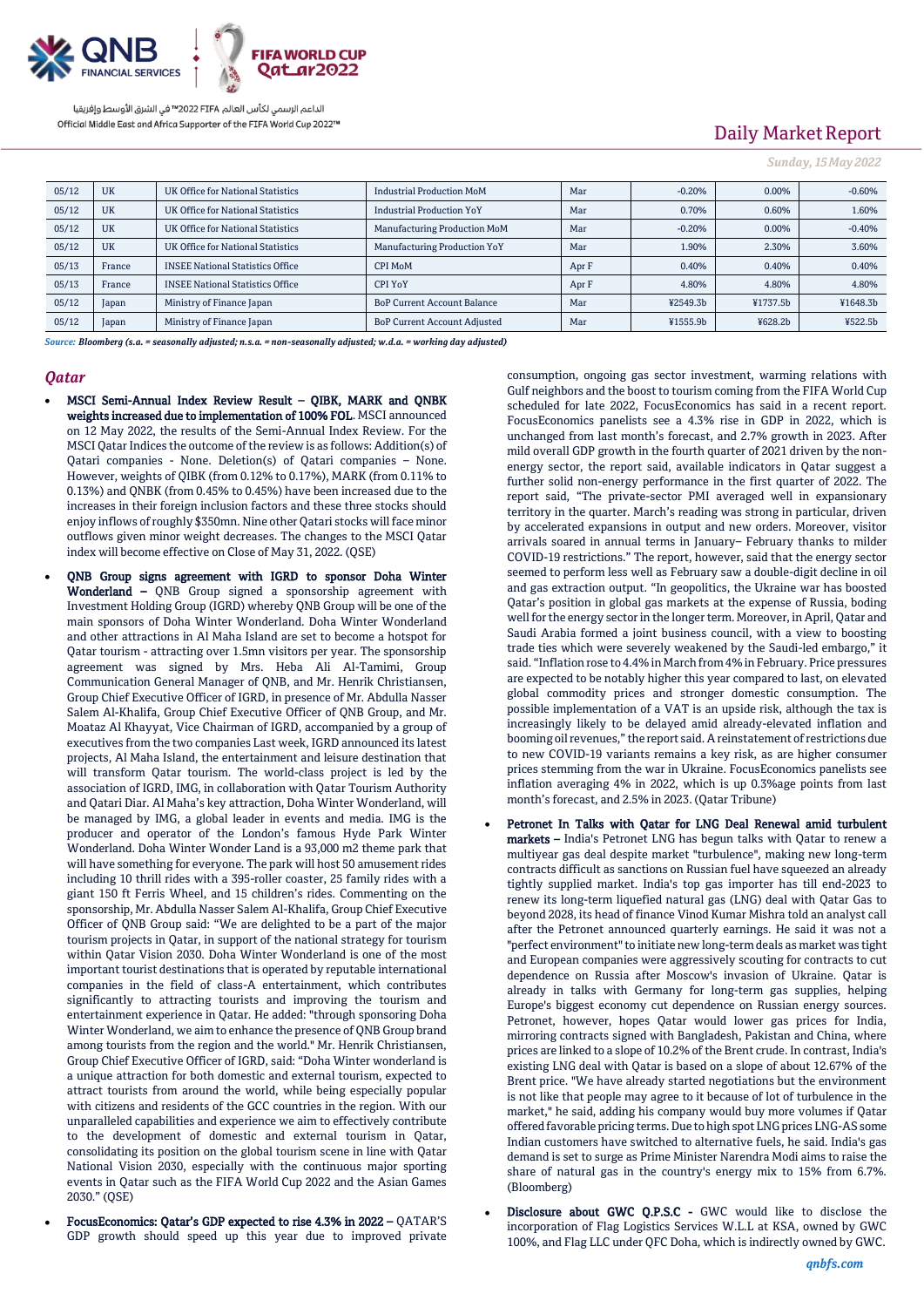

- Change of the representative of Al-Ruba Al-Khali Trading & Services in the membership of Medicare Group's BOD - Medicare Group announced that Al-Ruba Al-Khali Trading & Services appointed HE Sheikh Abdullah Bin Thani Bin Abdullah Al-Thani instead of HE Sheikh Khalifa Bin Thani Bin Abdullah Al-Thani in the membership of the Board of Directors of Medicare Group. The Board of Directors convened and approved this appointment and elected HE Sheikh Abdullah Bin Thani Bin Abdullah Al-Thani – the representative of Al-Ruba Al-Khali Trading & Services, as Chairman of the Board of Directors for the remaining period of the current term. (QSE)
- Weekly realty deals reach over QR500mn Helped by a mega deal of over QR100mn in Al Rayyan Municipality, the total real estate deals in the country during the week (April 24 to 28) reached over QR569mn, according to the data released by the Ministry of Justice. The deal value is substantially higher than the previous week as real estate transactions worth QR207.8mn were registered during the period April 17 to 21. Al Rayyan Municipality came at the top in terms of value of deals, as deals worth QR221 were signed during the week in this municipality. The largest deal of the week was also witnessed in this municipality. A deal worth QR105mn for 'multiple commercial lands' in Muaither zone in Al Rayyan Municipality was signed during the week. This municipality was host to another big deal of QR30mn for a vacant land measuring 10,000 square meters in Rawdat Egdaim. Another major deal of the week was signed in Al Ebb zone in Al Daayen Municipality amounting QR30mn for apartment complex. In terms of number of deals, Doha Municipality ranked on the top as total 46 transactions were signed here. (Peninsula Qatar)
- QCB: Insurers' net premium grow, net claims fall in Q1, 2022 Qatar's insurance companies witnessed a robust growth in net premium, while their net claims declined stupendously in the first quarter (Q1) of 2022, indicating healthy trends in the country's risk cover sector. The net premium of Islamic insurance and foreign branches was seen growing faster than total net premium income of the overall insurance industry as well as the conventional peers in the review quarter, according to the Qatar Central Bank (QCB) data. Total net premium grew 12.87% year-onyear to QR1.27bn in Q1, 2022. The premium from the domestic market was seen expanding 11.67% to QR1.09bn during the review period. The net (domestic) premium from the conventional insurance companies was up 9.08% to QR819.7mn at the end of March 31, 2022. The net (domestic) premium from takaful operators grew faster at 20.28% year-on-year to QR272.8mn in January-March 2022. The net insurance premium of the foreign branches amounted to QR178.5mn, which shot up 20.79% on an annualized basis in the first three months of this year. The country's massive infrastructure portfolio has been a pillar of strength for the insurance companies as their insurable assets expanded exponentially, reflecting in higher gross written premiums, an analyst said, adding the proposed mandatory health insurance would augur well for the sector in the future. The insurance companies reported a 30.5% plunge year-onyear to total net claims to QR379.2mn at the end of March 31, 2022. The total net (domestic) claims was seen declining 21.05% to QR350.5mn in Q1, 2022. Net claims in the conventional segment registered 23.94% yearon-year contraction to QR273.5mn in January-March 2022. Net claims in the takaful segment were down 8.77% year-on-year to QR77mn in Q1, 2022. (Gulf Times)
- FocusEconomics: Qatar's merchandise trade balance may scale up to \$83.7bn in 2026 – Qatar's merchandise trade balance, which denotes the difference between exports of goods and imports of goods, may scale up to \$83.7bn in 2026, FocusEconomics has said in a report. Merchandise trade balance this year will be \$81.2bn and \$79.6bn (in 2023), \$77.6bn (2024) and \$78.9bn (2025). The current account balance, the researcher said will scale down to \$27.9bn in 2026 from \$41.3bn in 2022. The country's GDP, FocusEconomics noted, will reach \$232bn in 2026 from \$206bn this year. Next year, it is estimated to stay at \$206bn, followed by \$211bn (2024) and \$222bn (2025).Qatar's public debt (as a%age of the GDP) has been estimated to fall to 41.7 in 2026 from 46.4 in 2022. Next year, it is estimated at 42.4, and 43.6 (in 2024) and 42.6 (2025). Fiscal balance (as a percentage of the GDP), FocusEconomics noted, will be 8.4 this year, followed by 5.7 (2023), 3.0 (2024), 3.6 (2025) and 4.2 (2026). GDP per capita will scale up to \$91,484 in 2026 from \$77,154 this year. Next

## Daily Market Report

*Sunday, 15May 2022*

year, it will be \$78,590, and \$81,384 (2024) and \$86,400 (2025). After a mild overall GDP growth in Q4, 2021 driven by the non-energy sector, available indicators suggest a further solid non-energy performance in Q1, 2022, FocusEconomics said. (Gulf Times)

- Source Global Research: Qatar's consulting market grew 16.6% to \$321mn in 2021 – Qatar's consulting market grew 16.6% in 2021 to \$321mn; joint second only to Saudi Arabia in the GCC region, a new report by Source Global Research has shown. Like other countries in the region, Qatar experienced a boost to its economy and public sector budget due to higher oil prices and a successful post-Covid reopening, which generated a surge in consulting demand across a number of sectors. Consultants in Qatar also saw opportunities created by the end of the diplomatic and economic blockade on Qatar by some of its GCC neighbors, Source Global Research noted. Preparations for the FIFA World Cup Qatar 2022 also drove continued infrastructure and services investments. These trends translated into high growth in strategy consulting in particular, which grew 24.1%, while operations and human resources, change and people strategy consulting grew 15.7% and 16.5%, respectively. From a sector perspective, the rollout across Qatar of the 5G network continued at pace, driving strong consulting demand in the technology, media, and telecom (TMT sector — up 21.8%), Source Global Research said. The markets for manufacturing and retail consulting in Qatar also grew strongly as both sectors enjoyed substantial recovery upon emerging from the pandemic, the report noted. (Gulf Times)
- Qatar participates in GCC Standardization Organization meeting Qatar participated in the 52nd meeting of the Technical Council of the GCC Standardization Organization, which was held in Riyadh, Saudi Arabia. Qatar was represented in the meeting by Chairperson of Qatar General Organization for Standardization and Metrology (QGOSM) Mohammed bin Saud Al Musallam. The meeting discussed the Memorandum of the Presidency of the Standardization Organization regarding the follow-up to the decisions of the 51 technical council meetings, the Memoranda of the Presidency of the Commission regarding the adoption of standard specifications and Gulf technical regulations and their amendments, and the plans of the Gulf technical committees for the year 2022 (work programs of the technical committees), and the unified report of the workflow of the Gulf technical committees. The meeting also touched on the memorandum of the Presidency of the GCC Standardization Organization regarding technical work evidence, the report of the Chairman of the Gulf Metrology Association for the period from (October 2021 to March 2022), and the memorandum of the Presidency of the Standardization Organization regarding the outcomes of the 33rd meeting of the Gulf Committee for Conformity Assessment Scheme. (Qatar Tribune)
- The Peninsula Praises Strength of Banking Sector in Qatar The Peninsula said in its daily editorial that Qatar's banking sector has continued to demonstrate resilience. Banks in Qatar have delivered strong performance during the first quarter of this year as their net profit has gone up. Qatar's banking sector total assets have increased by 0.8% Month-on-Month in March 2022 to reach QR1.832tn, according to a report by QNB Financial Services. The banking sector's Total Loan Book increased by 0.4% and deposits went up by 0.3% in the month of March 2022. The Peninsula added that according to the report, the Private and Public sector pushed the credit higher (up 0.4% and 0.6% respectively MoM in March). As deposits went up by 0.3% in March, the LDR went slightly up to 125.6% vs. 125.5% in February 2022. Public sector deposits went up by 4.2% for the month of March 2022 resulting in the overall gain in deposits. Looking at segment details, the government segment increased by 12%, while the semi-government institutions segment moved up by 4.9%. The newspaper said that this impressive performance illustrates that Qatari banks implemented prudent measures to cut their costs and increase their efficiency. The banks have played a crucial role in the economic growth of Qatar by supporting the private sector. At the time when private companies and entrepreneurs were struggling last year due to the outbreak of coronavirus pandemic, the banks helped them by giving loans. The financial provided by the banks to the private sector proved immensely important in the strong recovery of businesses. (Bloomberg)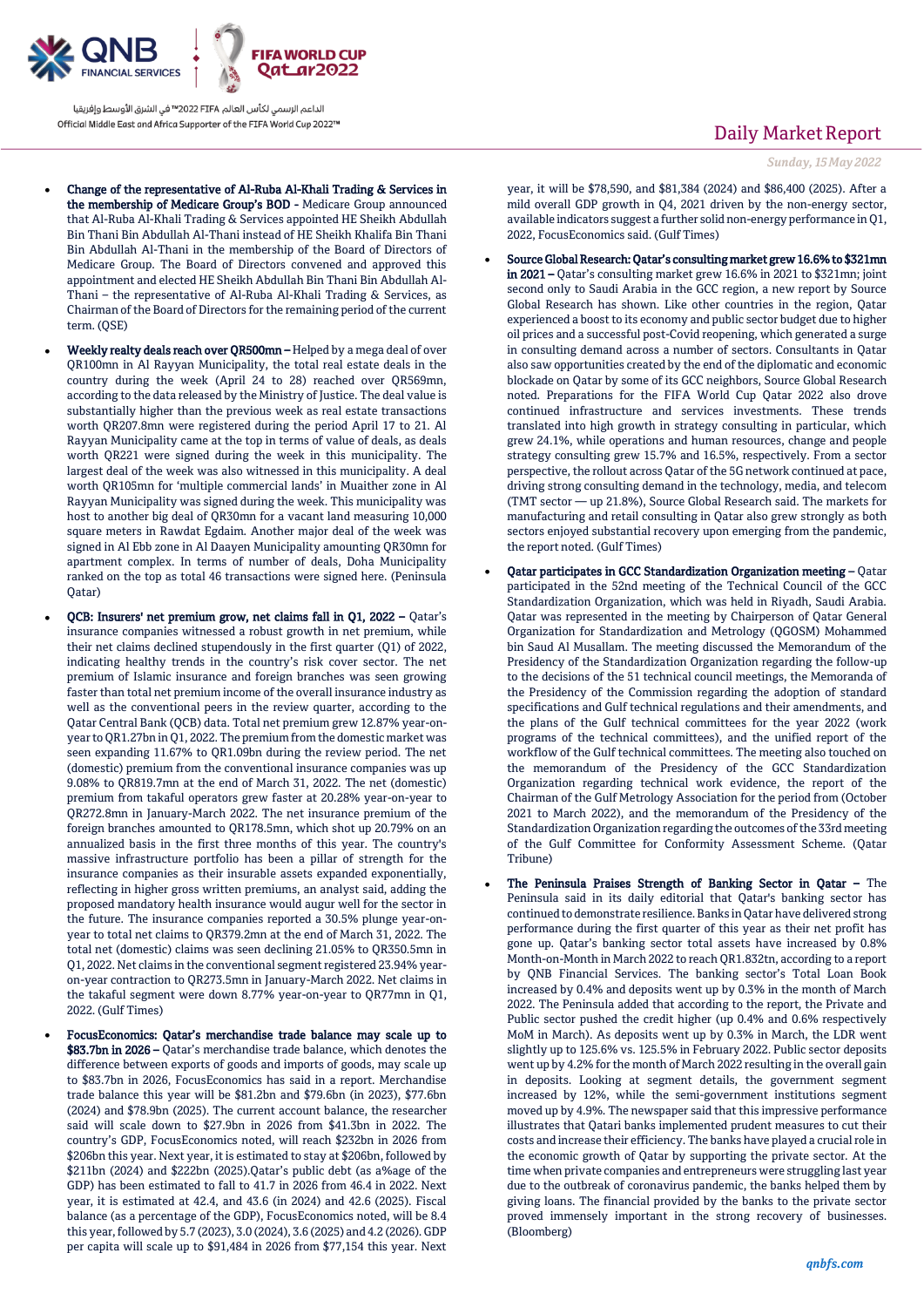

- Huawei highlights its commitment to the region's telecom and other sectors – Steven Yi, President of Huawei Middle East, highlighted Huawei's commitment to support governments across the region achieve their digital transformation visions with 5G networks and other advanced technologies as an enabler. This took place during an exclusive media roundtable from Qatar and 9 other Middle East countries held on the sidelines of the SAMENA Leaders' Summit 2022, the top telecom industry event hosted by Huawei for the 9th consecutive year and attended by industry leaders, experts and decision makers from telecom companies, regulatory bodies, industry organizations and related stakeholders from SAMENA Region (South Asia, Middle East North Africa). Steven Yi highlighted that Huawei is supporting the Fifa World Cup 2022 in Qatar with 5G, AR, VR, and 8K technologies to provide a great and an unprecedented experience for audiences. Yi also stressed the importance of the telecom sector as an enabler for other industries' sustainable development and growth in light of the evolving 5G landscape and the immense opportunities for enterprises in the 5G era. Yi also noted that Huawei, together with carriers and partners, has signed 3,000 5G commercial contracts, and that 5G saw large-scale commercial deployment in many industries, including manufacturing, mining, steel, port, chemical, cement, power grid, and healthcare. "Middle East countries are leading globally in 5G deployment. As an end-to-end leader in 5G, cloud, AI, devices and chips, Huawei will continue its commitment to help countries in the Middle East achieve their visions with digitization and sustainable development as key drivers. Yi highlighted. (Peninsula Qatar)
- QIBK wins four prestigious awards from Digital Banker Magazine Qatar Islamic Bank (QIBK) announced its recognition with four prestigious awards at The Digital Banker's - Middle East and Africa Innovation Awards 2022, and Digital Customer Experience Awards 2022 - for its outstanding leadership in digital innovation. QIBK was awarded "Best Bank for Cash Management" and "Outstanding Account Opening and Onboarding Initiative in Qatar" at The Digital Banker Middle East and Africa Innovation Awards for its efforts in supporting customers' cash management requirements, as well as its leading digital cash management solutions for SMEs and large corporations, in addition to its best-in-class Mobile App and digital onboarding initiatives for new individual and corporate customers. (Peninsula Qatar)
- Minister, Belgian Deputy PM review ties in labor field Minister of Labor HE Dr. Ali bin Smaikh Al Marri met Belgian Deputy Prime Minister and Minister of Economy and Employment HE Pierre-Yves Dermagne in Brussels. Aspects of cooperation in issues related to labor and ways to support and develop them were reviewed. Dr. Al Marri also met separately with HE Margaritis Schinas, Vice-President of the European Commission. They reviewed issues of common interest in the labor sector. (Peninsula Qatar)
- High performing QA Cargo gets recognition from Brussels Airport Qatar Airways Cargo, the world's leading international air cargo carrier, has won 'Cargo Airline Performance Award 2021' at the 15th Brussels Airport Aviation Awards. The airline has won this award for the third consecutive year. "With these awards Brussels Airport wants to honor those airlines and partners who in 2021 have excelled in the areas of punctuality and performance, network development, and safety and environment," said Brussels Airport on its website. The Performance and Punctuality Awards are presented to passenger and cargo airlines that excel in punctuality and performance. Punctuality is the best on-time performance that is with an arrival or departure within 15 minutes of the scheduled time. The performance for cargo is calculated using the number of weekly flights, number of destinations, total quantity of cargo flown, cargo per flight and the growth in cargo tonnage. (Peninsula Qatar)
- **Exhibitors see impressive rise in sales at DJWE –** As the Doha Jewelry  $\&$ Watches Exhibition (DJWE) drew to a close at Doha Exhibition and Convention Center (DECC), exhibitors revealed that their sales, particularly the wedding jewelry collection, have increased. Kiswah Heritage Art & jewelry Managing Director, Yasir Kantarci told The Peninsula that there is an increased demand from people for jewelry compared to the previous years. "We have been participating for the past three years and each year, we saw an increase of sales. Aside from the

# Daily Market Report

*Sunday, 15May 2022*

diamond, the wedding jewelry is boosting sales drastically. And we can also notice the trend for customized jewelry pieces especially here in Doha. "Nouf Al Meer, owner, founder and designer of Nouf jewelry, said that people are investing more in jewelry, especially as the wedding season has started. Sameera Almulla, founder of Hessa Jewels, said that although the country is still recovering from the pandemic, the number of jewelry buyers are growing. (Peninsula Qatar)

- PSA: Qatar's four-star hotels record fastest expansion in room yield in March – Qatar's four-star hotels witnessed the fastest growth in average revenue per room on an annualized basis in March this year, according to figures released by the Planning and Statistics Authority (PSA). The country's hospitality sector witnessed an overall improvement in the room yield this March despite decline in occupancy. This comes amidst 759.1% year-on-year surge in visitor arrivals to Qatar in the review period. The properties that have been utilized as quarantine/Covid-19 response facilities have been removed from the full market data set from March 2020, the PSA said. The average revenue per available room in the fourstar category saw more than doubling year-on-year to QR224 in March 2022. The average room rate in four-star hotels surged 37.85% to QR295 and the occupancy improved to 76% in March 2022 against 51% the previous-year period. The country's overall hospitality sector saw only a 2.03% year-on-year increase to QR352 in March 2022. The average room rate went up 17.5% to QR556 even as the occupancy declined to 63% compared to 73% in March 2021.In the case of five-star hotels, the average revenue per available room gained 5.39% on annualized basis to QR430 in March this year. The average room rate in five-star hotels jumped 4.5% year-on-year to QR674 and the occupancy marginally improved to 64% against 63% in March 2021. (Gulf Times)
- Tehran, Doha discuss expansion of trade ties During a meeting between Alireza Peyman-Pak, the head of Iran's Trade Promotion Organization (TPO), and Ahmed Ahen, the director of Department of International Cooperation of Qatar's Ministry of Commerce and Industry, the two sides explored the ways for the expansion of trade relations between the two countries. Qatar's Ministry of Commerce and Industry, the two sides explored the ways for the expansion of trade relations between the two countries. In the mentioned meeting held at the place of TPO in Tehran on Thursday, the two sides also discussed the pivots of trade and industrial cooperation between Iran and Qatar, which are to be explored in the eight meeting of the two countries' Joint Economic committee, which is due to be held in Doha next month. Iran and Qatar have signed six memorandums of understanding to cooperate in various areas of transportation including air and maritime as well as in the preparations for the World Cup 2022. The MOUs were endorsed by Iranian Minister of Transport and Urban Development Rostam Qasemi and Qatar's Minister of Transport and Communications Jassim bin Saif Al Sulaiti in Iran's southern Kish Island on April 11. The documents included an agreement previously approved by Iran's President Ebrahim Raisi during his visit to Qatar, as well as, three cooperation MOUs on air transportation, an MOU on maritime transportation, and a document on cooperation regarding Qatar World Cup 2022. As reported, the maritime agreement was signed by the heads of the two countries' maritime organizations. Heading a high-ranking delegation, Jassim bin Saif Al Sulaiti arrived on Kish Island on April 10 to hold talks with his Iranian counterpart. During the talks, the two sides discussed cooperation in a variety of areas including collaboration in free trade zones and also finalized some previously reached agreements on economic cooperation. (Bloomberg)
- Four Seasons announces luxury development in Doha, private residences and serviced apartments – Four Seasons Hotels and Resorts continues to expand its diverse offering of hotels, resorts and residences in the Middle East with the announcement of a new project currently under construction in The Pearl-Qatar landmark development in Doha. The new property is in partnership with Q Bayraq Real Estate Investments, a specialized real estate investment development company focused on high-end projects in Qatar. "As Four Seasons continues to grow and diversify its development pipeline in the Middle East, we are proud to be part of The Pearl-Qatar development, an innovative project that will perfectly complement our existing hotel in the city," says Bart Carnahan, President, Global Business Development and Portfolio Management, Four Seasons Hotels and Resorts. "Four Seasons at The Pearl-Qatar offers a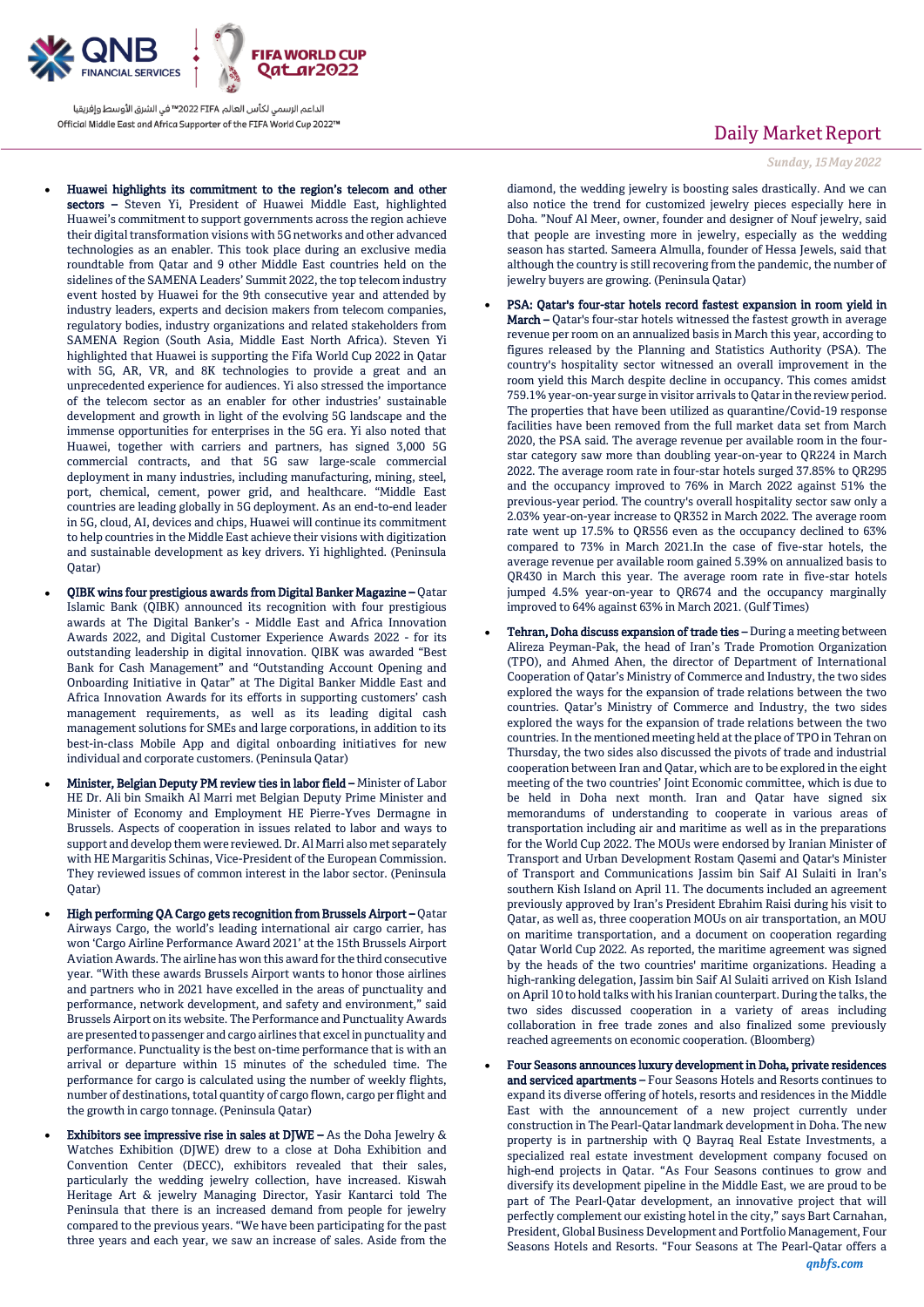

unique opportunity to be part of a community of residents and guests enjoying incredible on-site amenities and the unparalleled luxury service for which our company is renowned worldwide." (Bloomberg)

## *International*

 US consumer sentiment approaches 11-year low, monthly import prices unchanged – US consumer sentiment slumped to its lowest level in nearly 11 years in early May as worries about inflation persisted, but household spending remains underpinned by a strong labor market and massive savings, which should keep the economy expanding. The University of Michigan's survey on Friday showed the deterioration in sentiment, which some economists said pushed it into recessionary territory, was across all demographics, as well as geographical and political affiliation. Gasoline prices and the stock market have a heavy weighting in the survey. Gasoline prices resumed their upward trend this month, setting an average record high of \$4.432 per gallon on Friday, according to AAA. Fears that the Federal Reserve will have to aggressively tighten monetary policy to bring down inflation have unleashed a massive equities sell-off on Wall Street. "But confidence has been a poor guide to consumption growth in recent years, so we would not read too much into that signal," said Michael Pearce, a senior US economist at Capital Economics in New York. "Just because consumers resent paying higher prices and are suffering limited availability doesn't mean they aren't still making those purchases." The University of Michigan's preliminary consumer sentiment index tumbled 9.4% to 59.1 early this month, the lowest reading since August 2011. Economists polled by Reuters had forecast the index dipping to 64. The sharp decline is in stark contrast with the Conference Board's consumer confidence survey, whose index remains well above the COVID-19 pandemic lows. The Conference Board survey places more emphasis on the labor market, which is generating jobs at a brisk clip. Wages are also rising as employers scramble to fill a record 11.5mn job openings as of the end of March. The University of Michigan survey's gauge of current economic conditions dropped 8.4% to 63.6. That was the lowest reading since 2013, and 36% of consumers attributed their negative assessment to inflation. Its measure of consumer expectations declined 9.9% to 56.3. Consumers viewed buying conditions for longlasting manufactured goods as the worst since the survey started tracking the series in 1978. Economists were unfazed, noting that consumers were sitting on at least \$2tn in excess savings accumulated during the pandemic. "But consumer spending keeps rising, and with savings high, household debt low and the jobs market strong, that spending should continue until the economy falters," said Robert Frick, corporate economist with Navy Federal Credit Union in Vienna, Virginia. Even as consumers stressed about high prices, long-term inflation expectations appeared to be well anchored. The survey's one-year inflation expectations were at 5.4% for the third straight month. Its five-year inflation expectations were unchanged at 3.0% for the fourth consecutive month. A separate report from the Labor Department showed import prices were unexpectedly flat in April as a decline in the cost of petroleum offset gains in food and other products. Import prices had surged 2.9% in March. Economists had forecast import prices, which exclude tariffs, would climb 0.6%. In the 12 months through April, import prices rose 12.0% after accelerating 13.0% in the year through March. Government data this week showed monthly consumer prices increased at the slowest pace in eight months, while the gain in producer prices was the smallest since last September. With oil prices drifting higher in May, monthly import, consumer and producer prices are likely to pick up. Annual inflation rates are expected to continue edging lower, though likely to stay above the Fed's 2% target. The deceleration is mostly the result of last year's big increases dropping out of the calculation. The US central bank last week raised its policy interest rate by half a percentage point, the biggest hike in 22 years, and said it would begin trimming its bond holdings next month. Imported fuel prices dropped 2.4% last month after soaring 17.3% in March. Petroleum prices declined 2.9%, while the cost of imported food increased 0.9%. Prices of imported capital goods rose 0.4%. The cost of imported consumer goods excluding motor vehicles was unchanged. Prices of imported motor vehicles and parts climbed 0.3%. Excluding fuel and food, import prices rose 0.4%. These so-called core import prices advanced 1.3% in March. They increased 6.9% on a year-onyear basis in April. Some of the slowdown in the monthly core import price

# Daily Market Report

#### *Sunday, 15May 2022*

gains reflect the dollar's strength against the currencies of the United States' main trade partners. The greenback has gained about 2.65% on a trade-weighted basis since the Fed started raising interest rates. (Reuters)

- US labor market still tightening; producer price gains moderate The number of Americans filing new claims for unemployment benefits unexpectedly rose last week, touching the highest level in three months, but there is no material shift in labor market conditions amid strong demand for workers. The report from the Labor Department on Thursday also showed that the number of people on state unemployment rolls was the smallest in more than 52 years at the end of April. Companies, scrambling to fill record job openings, are boosting wages, contributing to keeping inflation elevated. "There is no change in the underlying message of a very tight labor market and employers unwilling to lay off existing workers in the face of extreme labor scarcity," said Conrad DeQuadros, senior economic advisor at Brean Capital in New York. Initial claims for state unemployment benefits increased 1,000 to a seasonally adjusted 203,000 for the week ended May 7, the highest level since mid-February. Data for the prior week was revised to show 2,000 more applications received than previously estimated. Economists polled by Reuters had forecast 195,000 applications for the latest week. Claims have been largely treading water since hitting more than a 53-year low of 166,000 in March. Economists blamed the second straight weekly increase on residual volatility in the data around moving holidays like Easter, Passover and school spring breaks. Big rises in filings in California, Virginia and Illinois offset a decline of 9,811 in New York. There were a record 11.5mn job openings on the last day of March, and nonfarm payrolls rose by 428,000 in April, the 12th straight month of employment gains in excess of 400,000. Claims have dropped from an all-time high of 6.137mn in early April 2020. The number of people receiving benefits after an initial week of aid dropped 44,000 to 1.343mn during the week ending April 30. That was the lowest level for the so-called continuing claims since January 1970. The Federal Reserve last week raised its policy interest rate by half a percentage point, the biggest hike in 22 years, and said it would begin trimming its bond holdings next month. The US central bank, which started raising rates in March, hopes to bring the demand and supply of labor back in alignment, and cool wages and inflation, while avoiding high unemployment as well as an abrupt economic slowdown or recession. While inflation remains above the Fed's 2% target, there are encouraging signs it has probably peaked, at least when measured on an annual basis. Last year's high inflation readings are dropping out of the calculation of annual inflation rates. In another report on Thursday, the Labor Department said the producer price index for final demand rose 0.5% in April as gains in energy products slowed. That marked a sharp deceleration from March, when the PPI surged 1.6%. April's increase was in line with economists' expectations. Energy prices rose 1.7% after shooting up 6.4% in March. Food prices climbed 1.5%. As a result, goods prices advanced 1.3% after jumping 2.4% in March. The cost of services was unchanged after vaulting 1.2% in March. But energy prices have since accelerated while demand is reverting back to services from goods, which suggests the monthly PPI will pick up in May. In the 12 months through April, the PPI increased 11.0% after accelerating 11.5% in March. "While inflation is still looking strong, there are some signs that we may have moved past peak rates," said Daniel Silver, an economist at JPMorgan in New York. The slowdown in monthly producer price gains follows a similar trend in consumer prices last month. Data on Wednesday showed that consumer prices logged their smallest rise in eight months in April. The annual increase in consumer prices also slowed for the first time since last August. (Reuters)
- US Treasury's Yellen says Fed can bring down inflation without causing recession – US Treasury Secretary Janet Yellen said that she believes the Federal Reserve can bring down inflation without causing a recession because of a strong US job market and household balance sheets, low debt costs and a strong banking sectorYellen told a US House of Representatives Financial Services Committee hearing on Thursday that "all of those things suggest that the Fed has a path to bring down inflation without causing a recession, and I know it will be their objective to try to accomplish that." Yellen said during the hearing on the Financial Stability Oversight Council's work that inflation was the "No.1 economic issue" facing the nation and the Biden administration. "It's having a substantial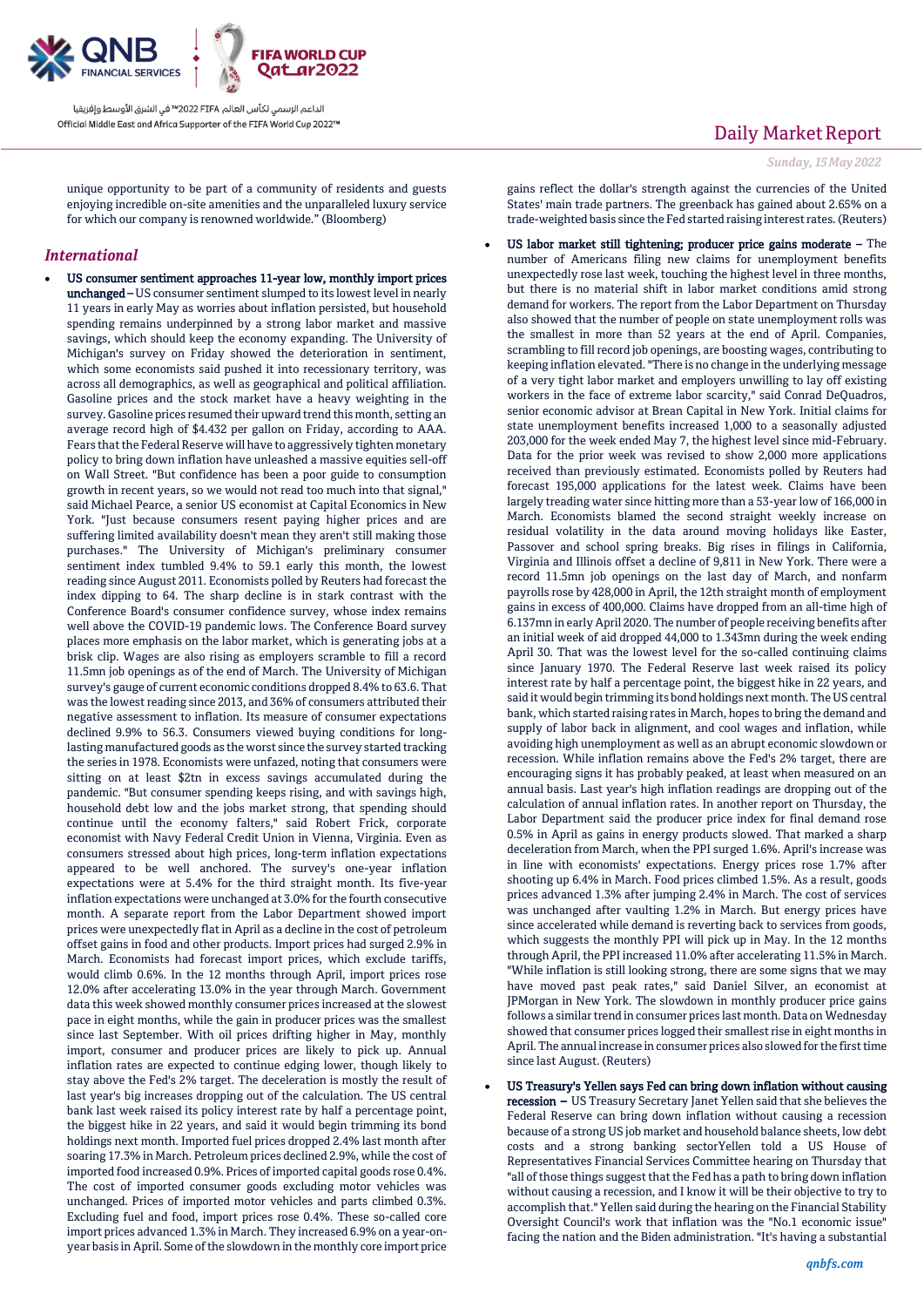

adverse impact on many vulnerable households And we are laser-focused on addressing inflation," Yellen said, repeating the Biden administration's initiatives to hold down gasoline prices through large releases of crude oil from the Strategic Petroleum Reserve and efforts to unblock congested US ports. She deflected several attempts from Republican lawmakers to try to coax her to blame high inflation on the Biden administration's \$1.9tn COVID-19 relief spending package last year. Yellen said that various factors were fueling inflation, including spikes in energy prices due to Russia's invasion of Ukraine and continued pandemic-driven supply chain problems, and other countries were also experiencing high inflation. "It does show that there are factors beyond spending in the United States that are critical to inflation," she said. Data on Thursday showed that the US labor market remained tight, as producer price inflation has started to decelerate, rising 0.5% in April compared to a 1.6% surge in March, the Labor Department said. (Reuters)

- UK minister says: Tighter monetary policy right response to inflation Britain's minister for Brexit opportunities, Jacob Rees-Mogg, said on Friday that a tighter monetary policy and constrained fiscal policy would be the right response to control inflation and help ease a cost-of-living crisis. "The right responses are tighter monetary policy, which is the responsibility of the Bank of England, and constrained fiscal policy," the pro-Brexit lawmaker told Times Radio. "An emergency budget is not likely to be an answer to this. What is going to be an answer are essentially longterm measures combined with the immediate help that's been given to people who are particularly affected." (Reuters)
- UK PM Johnson says economic data is encouraging British Prime Minister Boris Johnson said economic data published on Thursday was encouraging and he told his ministers they needed to focus on a jobs-led recovery. "The most extraordinary thing about the way the country came back from the pandemic was the strength of the employment position...that is the single most important thing we need to focus on: a strong jobs-led recovery," Johnson said at the start of a cabinet meeting. "I am encouraged by some of the growth figures I just saw this morning ... jobs, jobs, jobs is the answer." The data showed gross domestic product fell 0.1% in March from February. That left growth in the first three months at 0.8%, weaker than the Bank of England's 0.9% forecast and the 1.0% median forecast by economists polled by Reuters. (Reuters)
- UK seeks labour market solutions to ease cost-of-living crisis Britain launched a review into its labour market to find ways to ensure workers benefit from Brexit, "Levelling Up" policies and its net zero ambitions, seeking longer-term solutions to a cost-of-living crisis. "Tackling the economic challenges of today means helping more people into high-wage, high-skilled jobs and this review will look at how we can equip people with the skills they need to thrive in the workplace no matter where they're from," Prime Minister Boris Johnson said. The government said the review would be led by minister Matt Warman and look into how the government can create a highly-skilled workforce that would lead to better wages and help deal with the cost-of-living issue. Johnson is under pressure to act quickly and bring about policies to ease the pressure on households, with a survey reporting Millions of Britons had to skip meals last month because they could not afford it. Pay rises have lagged the spike in prices of food and other essentials. Inflation is set to peak at over 10% this year due in part to the war in Ukraine as well as supply chain problems caused by the COVID-19 pandemic and Brexit. Data earlier on Thursday showing an unexpected contraction in Britain's economy in March did little to lift fears of a recession. (Reuters)
- UK economy shrinks in March as recession risks mount Britain's economy unexpectedly shrank in March, marking a weak end to the first quarter of a year when the risk of recession is looming and increasing pressure on the government to offer more support to inflation-hit households. Gross domestic product fell 0.1% from February, hurt by a slump in car sales due to supply-chain problems, the Office for National Statistics said. That left growth in the first three months at 0.8%, weaker than the Bank of England's 0.9% forecast and the 1.0% median forecast by economists polled by Reuters. The January-March period is likely to mark a high point for the year, with households facing their biggest squeeze on disposable income in decades as the policy dilemma facing a BoE intent on keeping a lid on inflation - while not choking off prospects

# Daily Market Report

*Sunday, 15May 2022*

for growth altogether - deepens. Last week, the central bank forecast inflation will surpass 10% in the final quarter of 2022, up from 7% in March, already more than three times its 2% target. "The economy had less momentum than we thought even before the full hit from the cost-ofliving crisis has been felt," Paul Dales, chief UK economist at Capital Economics, said. "The risk of recession has just risen." (Reuters)

- Ramsden says: BoE is not yet done with rate hikes –The Bank of England will have to push borrowing costs higher to control fast-rising inflation and there are risks that inflation pressures from rising wages will prove stronger than the BoE thinks, Deputy Governor Dave Ramsden told Bloomberg News. "I don't think we've gone far enough yet on Bank Rate, but I do think that what we've already done is having an impact," he said in an interview published on Thursday. Last week the BoE raised Bank Rate to 1.0%, its highest since 2009, and said further increases "may still be appropriate in the coming months" as it forecast that inflation was likely to go above 10% later this year, possibly causing a recession. "Given what we know about the UK labour market, I wouldn't be surprised if it turned out to be a bit tighter," Ramsden said. "I think there are upside risks on inflation (in) the medium term." He also said he assumed the BoE would handle the process of selling government bonds as it reverses its quantitative easing programme, not the Debt Management Office. (Reuters)
- Party official: China to roll out new policies when needed to support economy – China will not hesitate to introduce new policies to prop up growth, a senior Communist Party official said on Thursday, as the economy feels the pinch of protracted COVID-19 lockdowns. China aims to implement existing policies in the first half of the year and is ready to take new steps when the need arises, Han Wenxiu, deputy head of the party's office for financial and economic affairs, told a news conference in Beijing. "We will waste no time in planning and rolling out incremental policies. There is sufficient room for fiscal, monetary policy and other policies, and we have various policy tools," Han said. "We will step up policy adjustments, we will take actions when necessary," Han said without giving details. China must control COVID in a "scientific, precise and effective" way, to create a vital pre-condition for normal economic operations, Han said. The government has moved to cushion a deepening economic slowdown as authorities race to stop the spread of COVID cases with full or partial lockdowns in dozens of cities, including the commercial hub of Shanghai. The COVID-19 resurgence is having a "huge impact" on China's economy, but such impact will be short-lived, the official Xinhua news agency quoted Sheng Laiyun, deputy head of the National Bureau of statistics, as saying. Some economists expect China's year-on-year economic growth to slow sharply in the second quarter from 4.8% in the first quarter, or even shrink. The government has been cutting taxes for businesses and channelling more funds into infrastructure projects, while the central bank has been pumping more cash into the economy and increasing support for some sectors. Some government economists have been calling for additional policy stimulus, including expanding the annual budget deficit and issuing special treasury bonds. The People's Bank of China will step up financial support for the real economy, including lowering financing costs, deputy central bank governor Chen Yulu told the same news conference. (Reuters)
- China looks to spur job prospects for record number of new graduates China will offer subsidies, tax breaks and easier loans to boost prospects for college graduates, the cabinet said on Friday, as a record number prepare to enter the workforce this year amid downside risks to economic growth stemming from COVID-19 curbs. The subsidies are aimed at small firms, while graduates launching start-ups stand to get tax breaks, easier loan terms and even rent-free premises, the general office of the State Council, or cabinet, said in a notice. "China ... encourages employers in COVID-hit regions to sign labour contracts with college graduates online," it said, promising support for smaller and medium-size enterprises that hire more college graduates. China wants to promote healthy development of the online platform economy, it added, referring to a sector that is a big source of jobs, crucial at a time when a record 10.76mn are set to finish college this year. "'Red lights' and 'green lights' will be set up in order to promote healthy development of the platform economy and drive more jobs," the notice said, referring to a system of incentives. But the worst COVID-19 outbreaks since 2020 have added to the pressures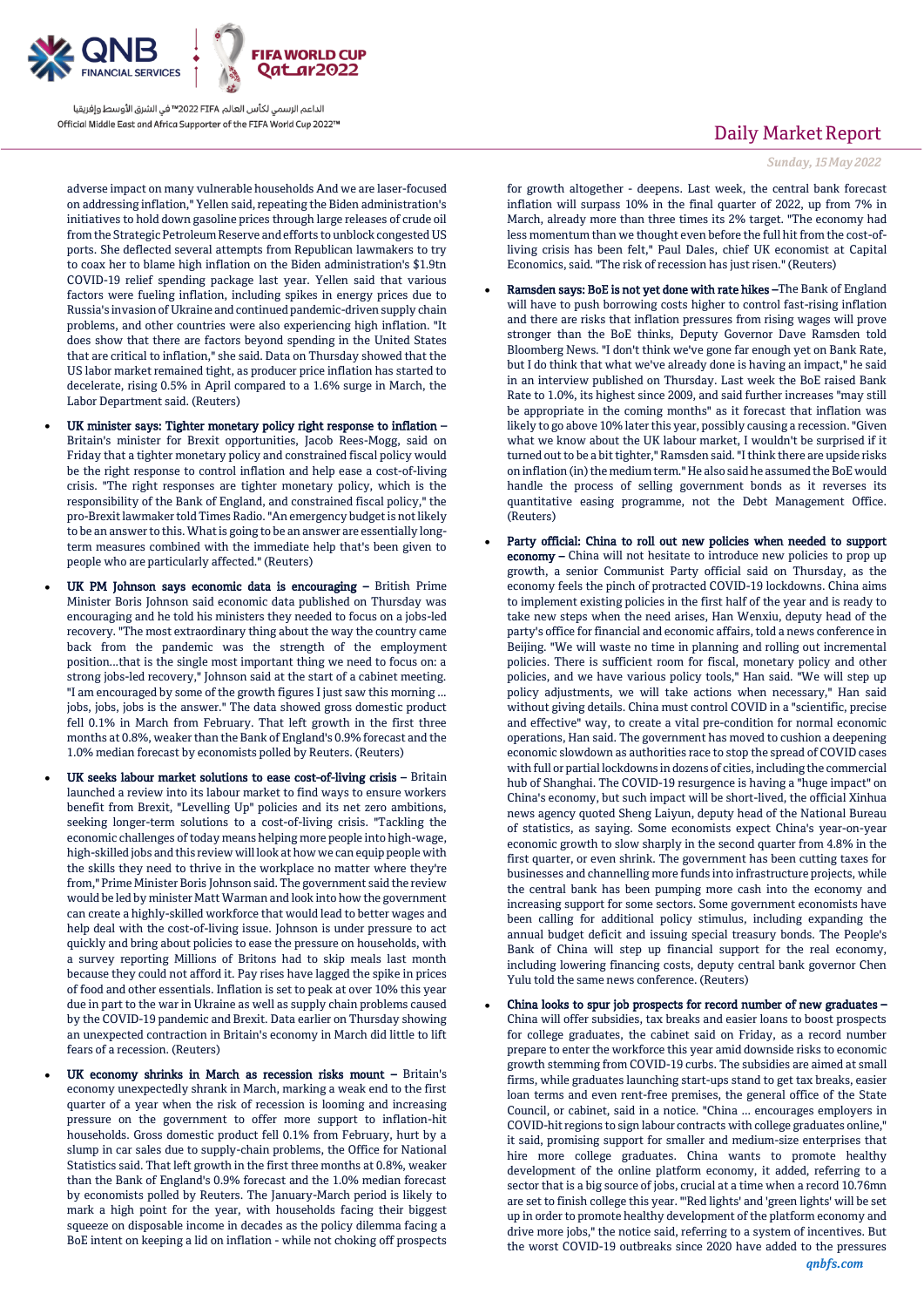

students face, and put at risk the small firms that are a mainstay of the world's second largest economy. China's "dynamic clearance" policy against the Omicron variant of coronavirus has led to full or partial lockdowns in dozens of cities, including a six-week halt citywide in the commercial centre of Shanghai. Small businesses, in particular, suffered in the accompanying disruptions to services and logistics. China wants to add more than 11mn urban jobs this year, rising to as many as 13mn, Premier Li Keqiang said in March. But recently he has called the employment situation "complicated and grim." Li added, "Stabilising employment is critical to people's livelihood, and is the key support for the economy to operate within a reasonable range," in remarks prepared for a teleconference with provincial leaders on Saturday. China's surveyed urban jobless rate hit its highest in nearly two years in March at 5.8%, while the rate for job seekers aged between 16 and 24 reached 16.0%, the highest since July 2021, official data showed. Policymakers should aim to get the labour market back on track to keep the economy growing, even if the annual GDP growth target could be hard to meet, analyst Julian Evans-Pritchard, of Capital Economics, said in a note on Thursday. (Reuters)

- Govt: Japan April service sector sentiment improves Japan's service sector sentiment index rose in April for a second month, a Cabinet Office survey showed on Thursday. The survey of workers such as taxi drivers, hotel workers and restaurant staff, called "economy watchers" for their proximity to consumer and retail trends, showed their confidence about current economic conditions increased 2.6 points to 50.4. (Reuters)
- Kuroda rules out near-term chance of tweaking BOJ's dovish guidance Bank of Japan Governor Haruhiko Kuroda said on Friday the central bank will maintain its dovish guidance on the future path of interest rates for the time being, as the coronavirus pandemic continues to weigh on the fragile economy. Under the current forward guidance, the BOJ says it "won't hesitate to take additional easing steps," and expects short- and long-term policy interest rates to "remain at their present or lower levels." As central banks across the globe eye interest rate hikes, markets have been rife with speculation that the BOJ may also change its guidance to one with a more hawkish tilt such as by removing the reference on its readiness to ease further. "The coronavirus pandemic is a major risk that could further hurt Japan's economy," Kuroda told a seminar. "As such, it's appropriate to maintain ... the dovish bias of our guidance for the time being," he said. Kuroda also said an expected, near-term rise in inflation would lack sustainability as it will be driven mostly by energy costs, stressing the need to keep monetary policy ultra-loose. "For inflation to heighten as a trend, Japan must see a shift from inflation caused by energy prices, to one that is driven by increasing corporate profits and wage growth," he said. Under a policy dubbed yield curve control, the BOJ sets its short-term interest rate target at -0.1% and that for 10-year government bond yields around 0%. With inflation seen accelerating to around its 2% target due largely to surging fuel and commodity costs, the BOJ has been struggling to convince markets that such cost-driven price rises won't prompt it to raise interest rates. (Reuters)
	- Japan April consumer inflation seen exceeding central bank's 2% goal Japan's core consumer inflation in April is expected be slightly higher than the central bank's 2% target, hitting a seven-year peak as sharp climbs in fuel and global commodity costs push up the cost of living. Analysts expect consumer inflation to hover around 2% in the coming months as stubbornly high raw material costs force more firms to hike prices, complicating the Bank of Japan's efforts to convince markets it will keep monetary policy ultra-loose. The nationwide core consumer price index (CPI), which excludes volatile fresh food costs but includes energy costs, is projected to have risen 2.1% in April from a year earlier, a Reuters poll showed. Also driven by the dissipating effect of past cellphone fee cuts, the figure marks fastest pace of increase since March 2015, when the index jumped 2.2%. It follows a 0.8% rise in the previous month. BOJ Governor Haruhiko Kuroda has repeatedly said the central bank will be in no rush to withdraw its massive stimulus on the view that the expected cost-push rise in inflation will be temporary. Some analysts disagree, arguing that public perceptions of future price moves could change sharply if the cost-driven increase in inflation persists. "Even if the BOJ keeps saying it will keep monetary policy ultra-loose, markets will read ahead and may start pricing in the chance of a future policy tweak," said Naomi Muguruma, senior market economist at Mitsubishi UFJ Morgan

## Daily Market Report

*Sunday, 15May 2022*

Stanley Securities. Separate data is likely to show Japan suffered a trade deficit of 1.15tn yen (\$8.9bn) in April due to the surging cost of raw material imports, the poll showed. It would be the ninth straight month of deficits, highlighting worsening terms of trade for a country heavily reliant on fuel and food imports. Imports likely surged 35.0% in April from a year earlier, outpacing a 13.8% increase in exports, according to the poll. (Reuters)

#### *Regional*

- OBG: GCC Railway could transform trade, connectivity across Gulf The Oxford Business Group said in a report that the long-awaited GCC Railway looks likely to be revitalized, noting that such a move could transform trade and connectivity across the Gulf. On its website, the Oxford Business Group affirmed that the project was given a significant boost in December last year when leaders of the six GCC countries approved the establishment of the GCC Railways Authority, the body expected to oversee the project's coordination. "The proposed project aims to connect all six GCC countries via a 2,177-km railway. Starting in Kuwait City in the north, the rail line will pass through the coastal cities of Jubail and Dammam in Saudi Arabia, before heading through Bahrain's capital Manama and Doha, the capital of Qatar. The line would then cut back into Saudi Arabia before moving to the UAE, where it would pass through major cities Abu Dhabi, Dubai and Fujairah, before reaching its terminal station in Muscat, the capital of Oman," said the report. The development of the railway would significantly improve regional connectivity by reducing transportation times and costs between major GCC cities and ports, improving trade flows across the bloc and attract more investment. The proposed project aims to connect all six GCC countries via a 2,177-km railway. (Peninsula Qatar)
- Emirates partners with DCT Abu Dhabi to encourage more visits and boost tourism to the emirate – Emirates and the Department of Culture and Tourism – Abu Dhabi (DCT Abu Dhabi), have signed a Memorandum of Understanding (MoU) to boost tourist numbers across the airline's global network. The new partnership is part of the airline's commitment to promote tourism to the UAE by aligning activities with other tourism partners and capitalizing on opportunities to encourage visitors to experience more than one destination in the UAE during their stay. The MoU was signed at Arabian Travel Market by Adnan Kazim, Emirates' Chief Commercial Officer and Saleh Mohamed Al Geziry, Director-General for Tourism, at DCT Abu Dhabi. Under the MoU, the parties will work closely to explore and implement promotional activities as well as bespoke packages for tour operators and the wider travel trade in key markets across the airline's network to encourage visits to Abu Dhabi as part of their overall UAE holiday. The two partners will also collaborate on advertising and cross promotional marketing campaigns, familiarization programs for travel trade and media, as well as promotional competitions. (Zawya)
- PMI: Dubai's non-oil private sector businesses marked robust growth in April – Business conditions in Dubai's non-oil private sector economy maintained a strong pace of improvement in the first month after the Expo 2020 ended, led by a sharp increase in output levels, a survey showed on Friday. The seasonally adjusted S&P Global Dubai Purchasing Managers' Index (PMI) registered at 54.7 in April, down from 55.5 in March, its first drop since January. The indicator stayed above the 50 no-change mark for the 17th consecutive month, "The Dubai PMI dropped only slightly from March's 33-month high in April, as businesses indicated that the relaxing of COVID-19 measures continued to have a positive impact on demand. The upturn was also encouraging considering that the Expo 2020 has now finished and that overall new business growth, including in the travel & tourism industry, remained strong," said David Owen, economist at S&P Global. The Output Index remained strong in April, and despite a slight softening from the previous month, the rate of growth was the secondquickest seen since July 2019. This was due to a sharp rise in customer sales as the economy recovered further from COVID-19 measures, said the survey panelists. (Zawya)
- CEPA to increase UAE imports from India by \$14.3bn by 2030 Mohamed Ali Al Shorafa, Chairman of Abu Dhabi Department of Economic Development (ADDED), has said that the UAE and India are exploring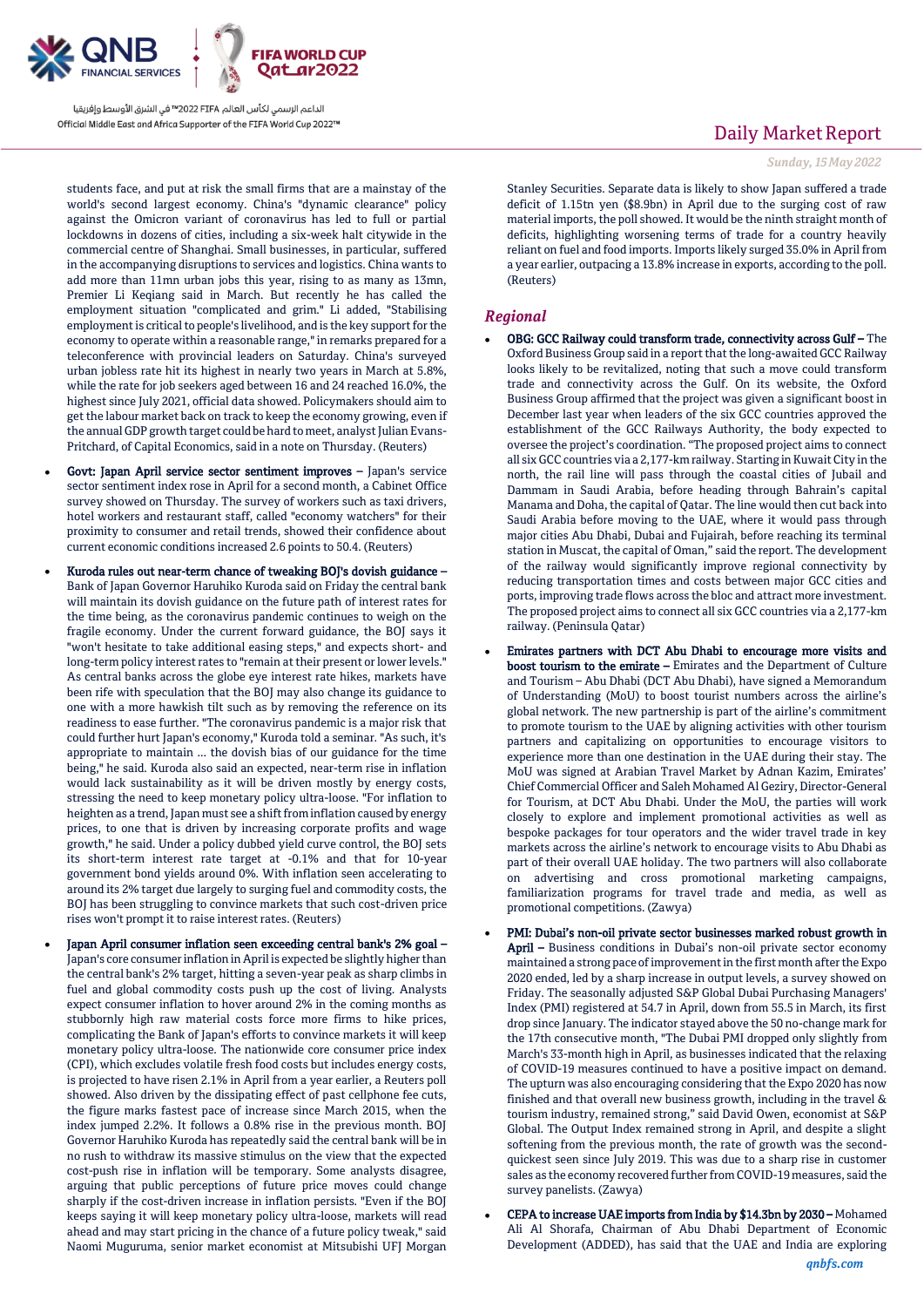

mutual business opportunities with an unwavering commitment to further build on bilateral economic and trade relations. As part of his participation in the state delegation visiting India, Al Shorafa noted that the Comprehensive Economic Partnership Agreement (CEPA) - signed recently between the two nations - will guide the next phase of growth and development for both countries' economies. Speaking to the Emirates News Agency (WAM), he added that India is one of Abu Dhabi's and the UAE's top trade partners, and with the CEPA covering 11 service sectors and over 110 sub-sectors, it is expected to boost trade benefits further, increasing the UAE imports from India by US\$14.3bn by 2030. "India based businesses and regional markets will benefit from the resulting ripple effect, affirming the UAE's leading reputation as a gateway to the Middle East and Africa," ADDED Chairman stated. (Zawya)

- UAEICC: Nine main sectors for Emirati investment in India Jamal Saif Al Jarwan, Secretary-General of the UAE International Investors Council (UAEIIC), affirmed that the UAE's foreign investments in India are focused across nine significant current and future sectors. He explained that these sectors include programming and information technology, health, medicine, services, maritime transport, communications, infrastructure and real estate development, Al Jarwan said in a statement to Emirates News Agency (WAM), during the UAE's delegation visit to India to activate the Comprehensive Economic Partnership Agreement (CEPA). Al Jarwan highlighted the two countries' aspiration to foster the volume of foreign investments and trade cooperation by committing to increasing flows and capital to future sectors such as artificial intelligence, agricultural technology, green environment and clean energy. He added that India is a strategic trading partner for the UAE, representing 9% of the total foreign trade and approximately 13% of nonoil exports. Al Jarwan pointed out that CEPA will support the increase and quality of the volume of non-oil trade exchange to about \$100bn over the next five years. He stated that the Comprehensive Economic Partnership Agreement is based on long-term decades of cooperation, as the UAE ranks the ninth largest investor in India with a total investment of more than \$18bn. However, India invests nearly \$8bn, representing 6% of the volume of foreign investments in the UAE. (Zawya)
- OPEC highlights positive expectation for UAE economy The OPEC Monthly Oil Market Report (MOMR) has maintained its positive momentum with regard to the UAE's economic recovery. The MOMR, issued on Thursday, stated that the economic outlook remained positive, thanks to improving economic conditions supported by the easing of COVID-19-related constraints and the improvement in fossil fuel prices. The report indicated that the recent S&P Global UAE PMI stood at 54.8 in March 2022, unchanged from a month earlier, yet the reading pointed the 16th straight month of non-oil private-sector expansion. It also added that this month the Central Bank of the UAE (CBUAE) increased the base rate of the overnight deposit facility by 50bps to 2.25%, tracking the increase in the federal funds rate. Moreover, the bank indicated that the rate on borrowing short-term liquidity from the CBUAE through all standing credit facilities would stand at 50 bps above the base rate. (Zawya)
- Bahrain-Swiss business ties discussed Bahraini-Swiss economic affairs and strengthening of bilateral relations were highlighted during a meeting between Industry, Commerce and Tourism Ministry Under-Secretary Iman Al Dosari and members of a Swiss economic delegation. The meeting stressed on the government's keenness to strengthen its relations with various global and economic institutions. Swiss Confederation accredited Ambassador to Bahrain Massimo Badji, ministry assistant undersecretary for domestic and foreign trade Shaikh Hamad bin Salman Al Khalifa, attended. (Zawya)
- Investments in Bahrain's telecom sector reach \$2.08bn Transportation and Telecommunication Ministry said that Bahrain has a strong digital infrastructure that supports the growth of the digital economy within the government's priorities and vision, which was translated in the Fifth National Telecommunications Plan. The ministry noted that Bahrain is among the first countries to achieve comprehensive coverage of 5G services with high download speeds exceeding 2GB to ensure that the majority of consumers in Bahrain benefit from access to 5G networks across the country. Minister Kamal Ahmed highlighted that there are already many necessary factors to achieve the government's vision

# Daily Market Report

*Sunday, 15May 2022*

regarding 5G services. "The kingdom has succeeded in attracting investments in the telecommunications and information technology sector and witnessed the entry of major content companies and technology service providers," he said. "The volume of investments in the telecommunications sector amounted to BD72.8mn during 2020, and the total investments amounted to BD787mn in the period between 2010 to 2020, and BD313m in the period between 2016 and 2020." (Zawya)

- Oman-India trade to cross \$5bn Trade between Oman and India is expected to cross \$5bn in the coming years as both countries make efforts to push bilateral relations forward. According to Redha bin Juma Al Saleh, Chairman of the Oman Chamber of Commerce and Industry (OCCI), direct interactions between Omani business owners and their Indian counterparts are crucial to forging valuable partnerships that will help both sides understand the needs of each other. Al Saleh is part of a business delegation travelling to India along with Qais Al Yousef, Minister of Commerce, Industry and Investment Promotion, as well as a number of business owners and other key figures involved with trade and economy. "I call on the two sides to make strong efforts to develop our bilateral trade, as we hope that the volume of trade exchange will exceed \$5bn during the coming years, in view of various attractions that the two countries enjoy and the remarkable geographical location that provides great ways to enhance trade and investment relations," said Al Saleh, during a meeting with his Indian counterparts. "I urge businesses in India to take advantage of the investment opportunities and advantages that are offered by Oman, as our country allows 100% foreign direct investment," he added. While in India, Minister Qais Al Yousef attended the 10th Oman – India Joint Commission Meeting on Wednesday, holding discussions with Piyush Goyal, India's Minister of Commerce and Industry and Raj Kumar Singh, Minister of Power and New and Renewable Energy. With the goal of forging a new business agenda to help drive growth for both Oman and India, the highly productive meeting took place on the second day of a five-day trade and investment mission to India, one of the world's fastest growing economies and a country with which Oman has historic cultural and commercial ties. (Zawya)
- Real estate trading in Oman touched OMR600mn in 2022 first quarter Real estate worth nearly OMR600mn was traded in the first quarter of 2022, according to a report issued by the Ministry of Housing and Urban Planning (MOHUP). Furthermore, more than 60,000 title deeds were also issued during this timeframe. Of the OMR587.5mn worth of real estate traded, OMR284.5mn were mortgages, OMR 99.1mn accounted for sales contracts, and OMR3.9mn worth of swap contracts were executed. The value of real estate traded decreased by 15% compared to the fourth quarter of 2021, when OMR691.2mn worth of transactions were recorded. Much of the real estate activity was concentrated in Muscat, which accounted for 45% of the total trading volume, followed by South Batinah (15.3%). The remaining trades were distributed among the rest of the governorates. At wilayat level, it was Wilayat Seeb that accounted for most real estate mortgages at OMR44.4mn, while Wilayat Bousher led in terms of sales, at OMR75.6mn. The real estate bulletin released by MOHUP and published by Oman News Agency added that the value of the average real estate contract rose to reach OMR15,500 in this quarter, compared to OMR14,300 in the previous quarter. However, the average value of a mortgage contract declined from OMR60,300, down from OMR93,400. More than 60,000 title deeds were issued in the first four months of 2022. At more than 12,000 deeds issued, the highest number of title deeds were in both Muscat and South Al Batinah. More than 10,000 deeds were issued in North Al Batinah, and more than 4,000 apiece in Ad Dhahirah and North Al Sharqiyah. Nearly 2,800 deeds were sold in Dhofar, and more than 1,200 in Buraimi. Al Dakhiliyah accounted for more than 7,600 deeds, and South Al Sharqiyah for more than 3,500. Nearly 600 property deeds were issued in Musandam, and nearly 700 in Al Wusta. Furthermore, 212 properties were issued in the names of citizens from the Gulf Cooperation Council (GCC) countries. (Bloomberg)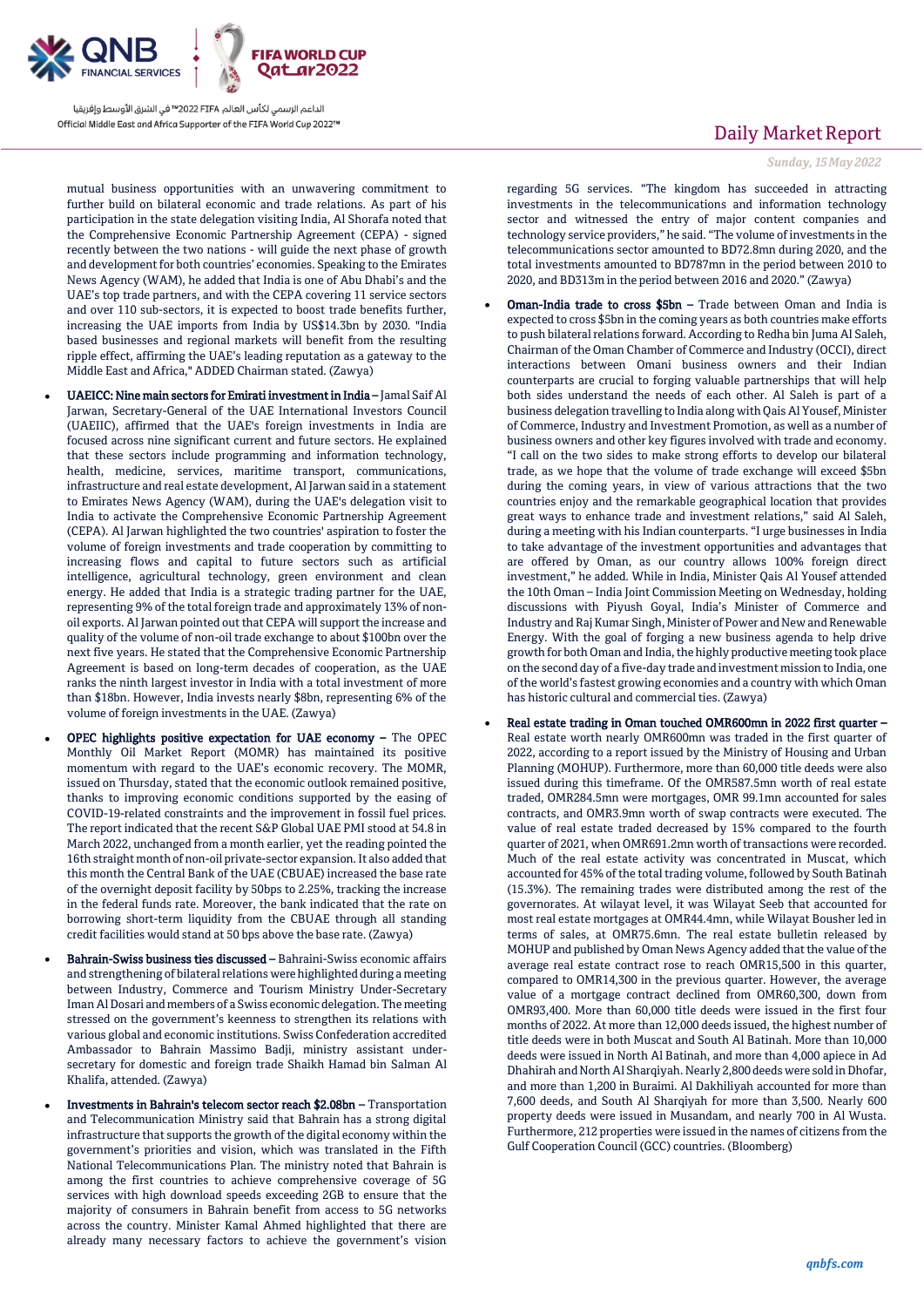

# Daily Market Report

*Sunday, 15May 2022*

## *Rebased Performance*



# *Daily Index Performance*



## Asset/Currency Performance Close (\$) 1D% WTD% YTD% Gold/Ounce (3.8) (1.0) (3.8) (3.8) (1.0) (5.8) (3.8) (3.8) (3.8) (3.9) (3.9) (3.9) (3.9) (3.9) (3.9) (3.9) (3.9 Silver/Ounce  $21.11$   $21.11$   $21.11$   $21.1$   $21.1$   $21.1$   $21.1$   $21.1$   $21.1$   $21.1$   $21.1$   $21.1$   $21.1$   $21.1$   $21.1$   $21.1$   $21.1$   $21.1$   $21.1$   $21.1$   $21.1$   $21.1$   $21.1$   $21.1$   $21.1$   $21.1$   $21.1$   $21.1$   $21.1$   $2$ Crude Oil (Brent)/Barrel (FM Future) 111.55 3.8 (0.7) 43.4 Crude Oil (WTI)/Barrel (FM Future) 110.49 10.49 10.7 4.1 0.7 46.9 Natural Gas (Henry Hub)/MMBtu 112.6 (7.5) 112.6 LPG Propane (Arab Gulf)/Ton 10.7 (2.7) 10.7 (2.7) LPG Butane (Arab Gulf)/Ton (10.0) (10.0) (10.0) (10.0) (10.0) (10.0) (10.0) (10.0) Euro (8.4)  $1.04$   $0.3$  (8.4)  $(1.3)$  (8.4) Yen  $12.3$  (1.0)  $12.3$  (1.0)  $12.3$ GBP  $1.23$   $1.23$   $0.5$   $0.7$   $(9.4)$ CHF  $0.1$  (1.3) (8.9) (8.9)  $\text{AUD} \quad \hspace{1.6cm} (1.9) \quad \hspace{1.6cm} (4.4)$ USD Index  $0.3$  0.9  $0.9$  9.3 RUB 118.69 0.0 0.0 58.9 58.9 58.9  $\,$ BRL  $0.20$   $1.4$   $0.4$   $0.4$   $10.1$

### *Source: Bloomberg*

| <b>Global Indices Performance</b> | Close      | 1D%*  | WTD%* | YTD%*  |
|-----------------------------------|------------|-------|-------|--------|
| <b>MSCI</b> World Index           | 2,701.33   | 2.3   | (2.2) | (16.4) |
| DJ Industrial                     | 32,196.66  | 1.5   | (2.1) | (11.4) |
| <b>S&amp;P 500</b>                | 4,023.89   | 2.4   | (2.4) | (15.6) |
| NASDAQ 100                        | 11,805.00  | 3.8   | (2.8) | (24.5) |
| STOXX 600                         | 433.48     | 2.6   | (0.7) | (18.8) |
| <b>DAX</b>                        | 14,027.93  | 2.6   | 1.0   | (18.8) |
| <b>FTSE 100</b>                   | 7,418.15   | 2.9   | (0.6) | (9.2)  |
| <b>CAC 40</b>                     | 6,362.68   | 3.0   | 0.1   | (18.7) |
| Nikkei                            | 26,427.65  | 1.9   | (1.3) | (18.3) |
| <b>MSCI EM</b>                    | 1,004.52   | 1.7   | (2.6) | (18.5) |
| <b>SHANGHAI SE Composite</b>      | 3,084.28   | 0.9   | 0.9   | (20.7) |
| <b>HANG SENG</b>                  | 19,898.77  | 2.7   | (0.5) | (15.5) |
| <b>BSE SENSEX</b>                 | 52,793.62  | (0.3) | (4.3) | (12.8) |
| Bovespa                           | 106,924.18 | 2.4   | 1.2   | 11.7   |
| <b>RTS</b>                        | 1,132.23   | (0.7) | 4.1   | (29.0) |

*Source: Bloomberg (\*\$ adjusted returns)*